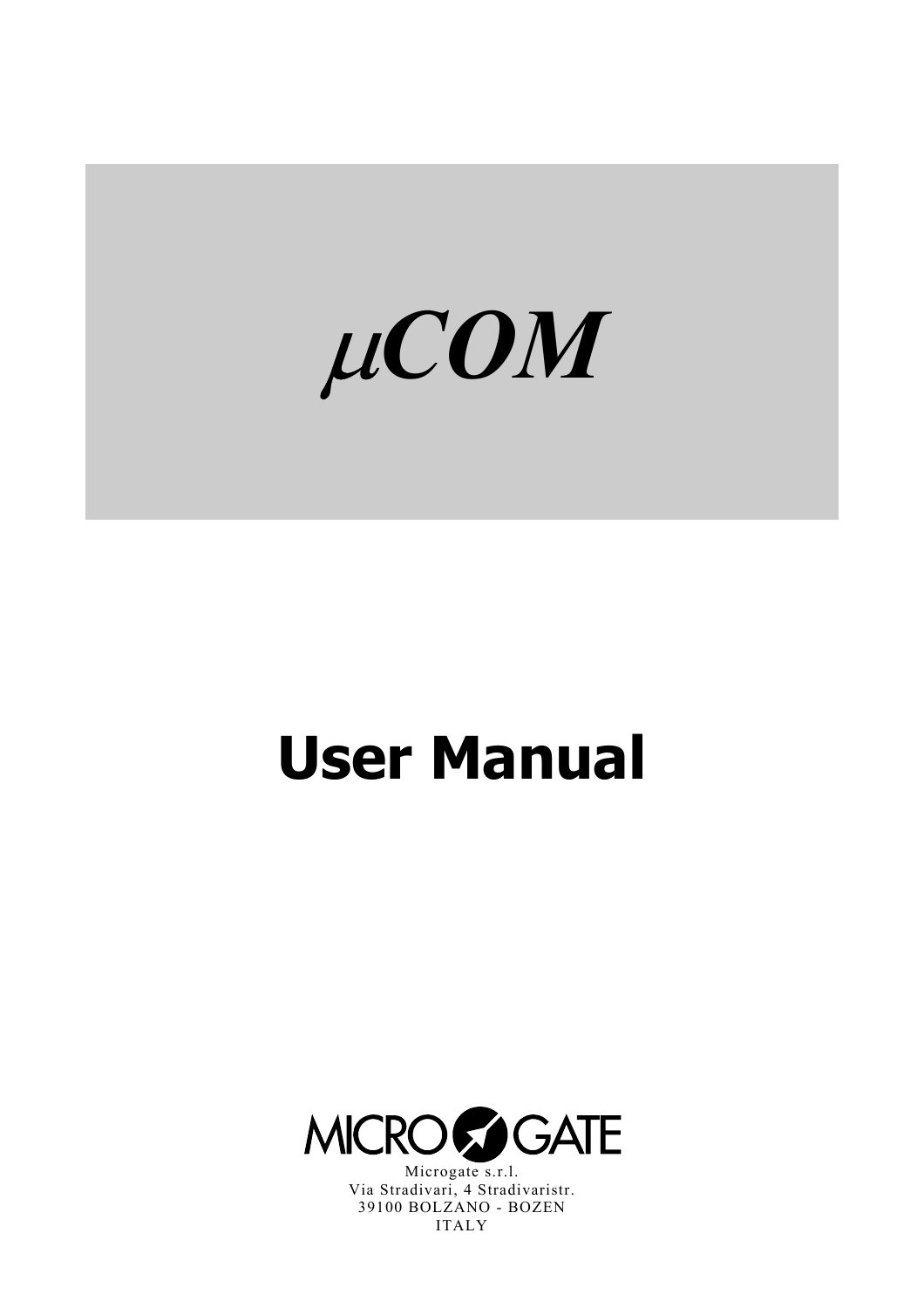|                      | $\mu$ COM   | Doc: $\mu$ COM R 100 000 |
|----------------------|-------------|--------------------------|
|                      | User Manual | Version: 1.0             |
| MICRO <b>CO</b> GATE |             | Page 2 of $10$           |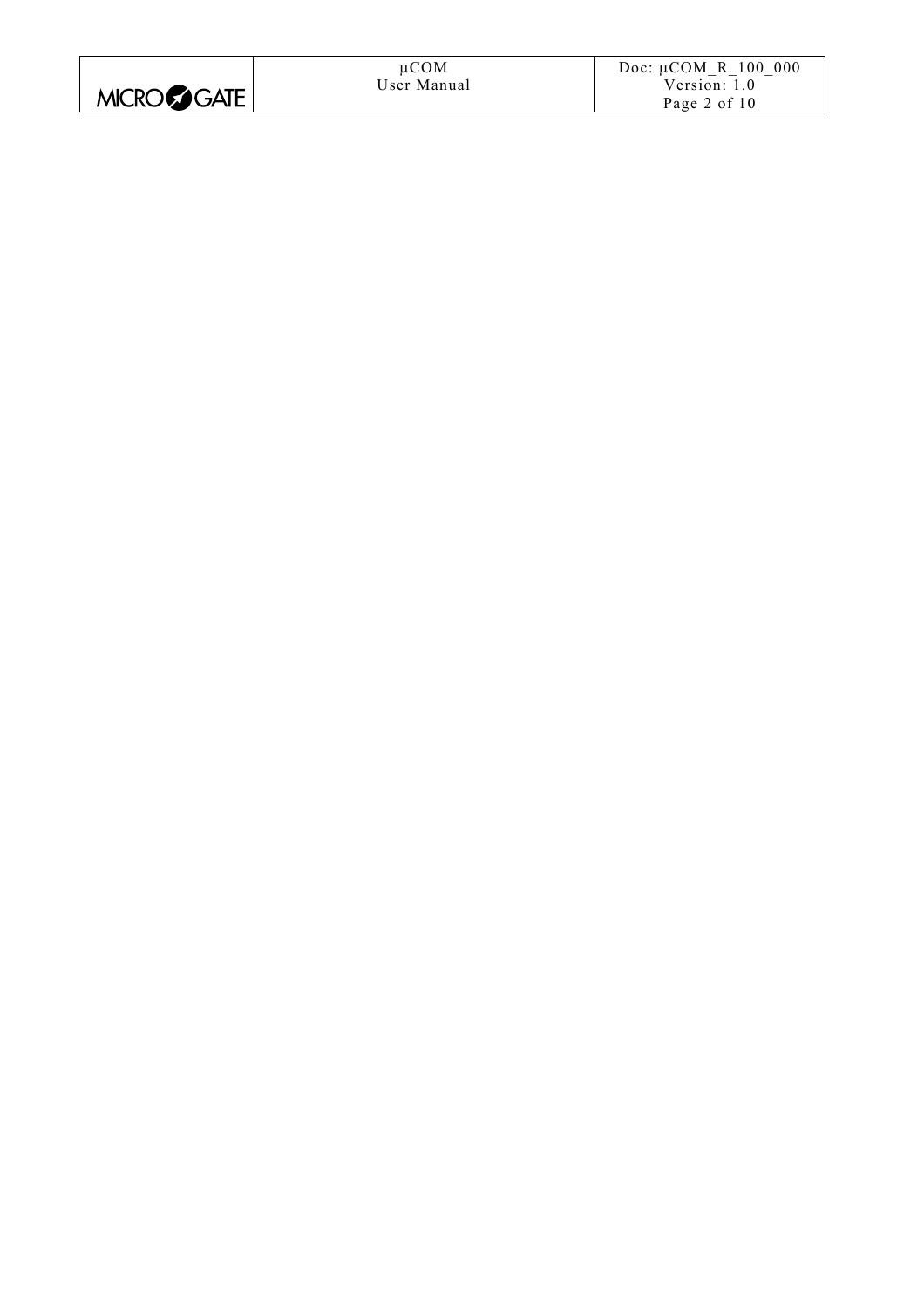<span id="page-2-0"></span>

| <b>MICROCOGATE</b> |  |
|--------------------|--|

## 1. Contents

| 7.1.<br>7.2.<br>7.3. |
|----------------------|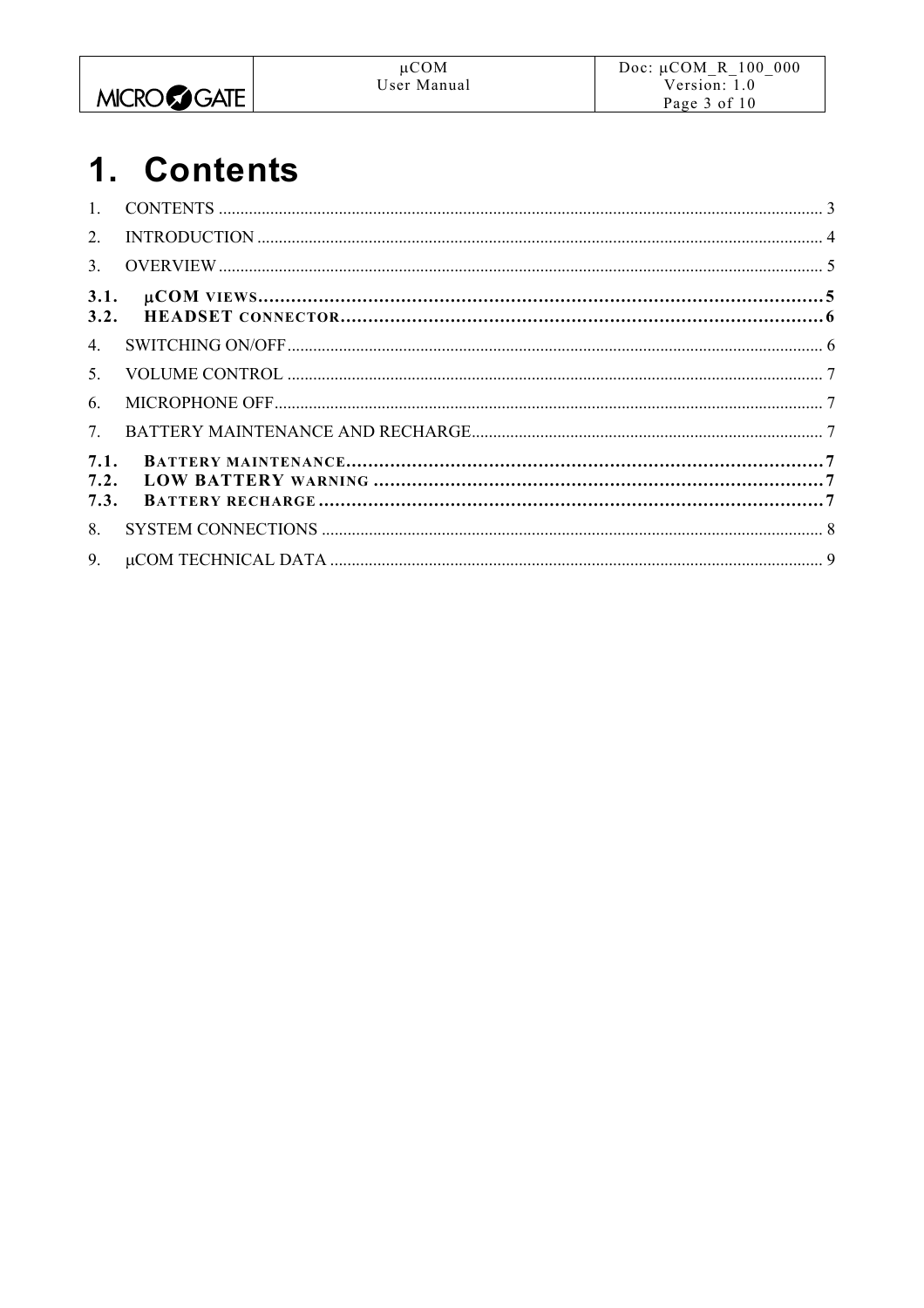<span id="page-3-0"></span>

### **2. Introduction**

The  $\mu$ COM intercom makes possible perfect audio connection between the start and finish and two or more intermediate stations. The connection can use the same line used for timing impulse transmission: communication can continue unaffected also while contact is closed (when the start gate is open).

The  $\mu$ COM intercom is powered by rechargeable batteries and has useful auxiliary functions:

- the possibility of disconnecting the microphone with a key and just listening (useful when operating in noisy areas)
- volume control with the keys < **+ >** and < **-** >

The intercom can be supplied with three different kinds of headsets:

- monoaural (single earphone)
- binaural (double earphone)
- professional binaural with enhanced sound-proofing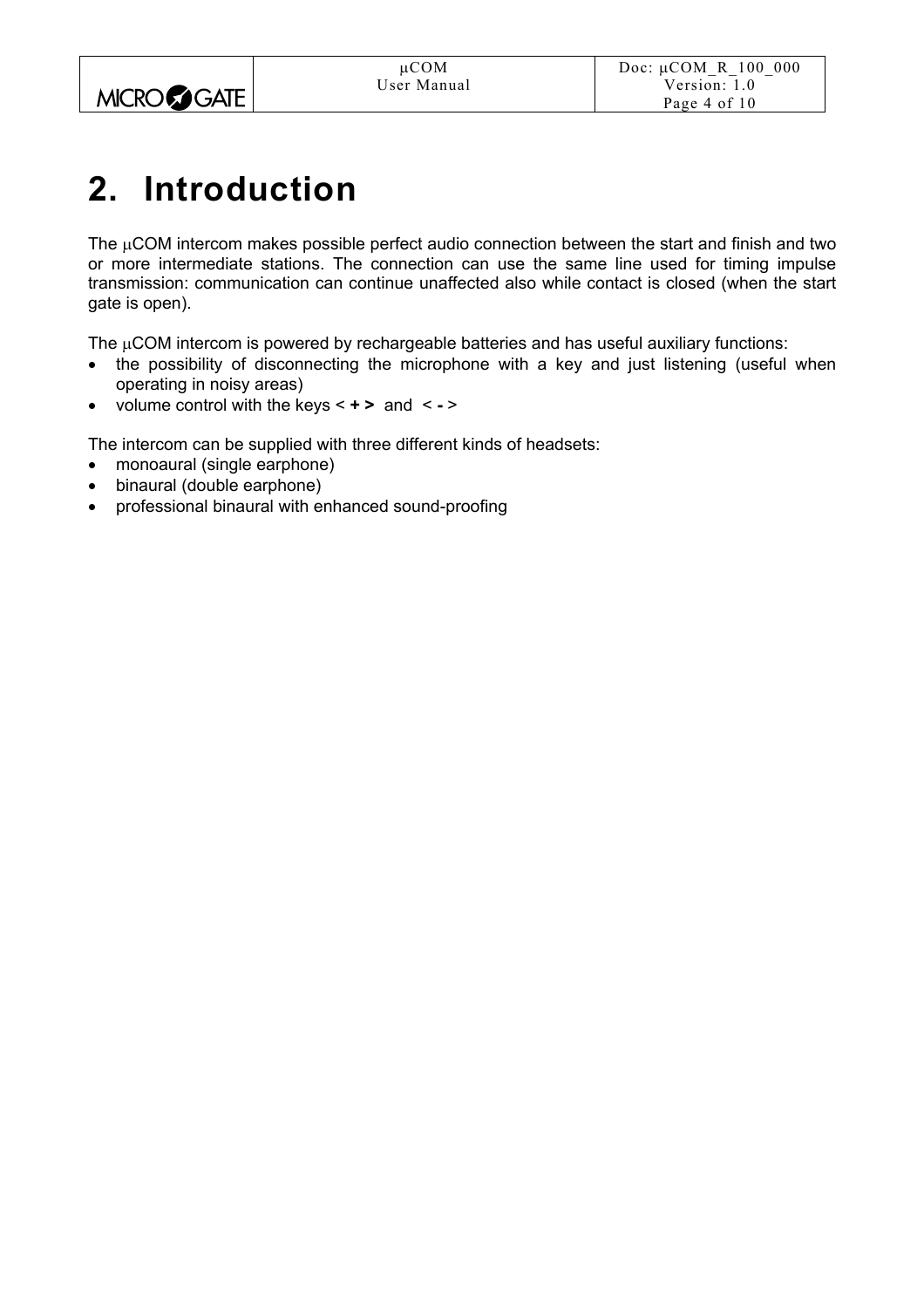<span id="page-4-0"></span>

|                      | $\mu$ COM   | Doc: $\mu$ COM R 100 000 |
|----------------------|-------------|--------------------------|
|                      | User Manual | Version: $1.0$           |
| MICRO <b>CO</b> GATE |             | Page 5 of 10             |

#### **3. Overview**

#### *3.1.* µ*COM views*



**Figure 1** 

- 1 Battery status Led
- 2 Volume control key (to turn up volume)
- 3 Volume control key (to turn down volume)
- 4 Microphone off key
- 5 Key for switching µCOM on/off
- 6 HEADSET connector
- 7 GREEN banana jack (GATE) for external input (start gate)
- 8 BLACK banana jack (COMMON) for ground signal<br>9 RED banana jack (LINE) for communication line
- 9 RED banana jack (LINE) for communication line<br>10 Jack connector for battery recharge
- Jack connector for battery recharge
- 11 Clip for attaching to belt
- 12 Battery compartment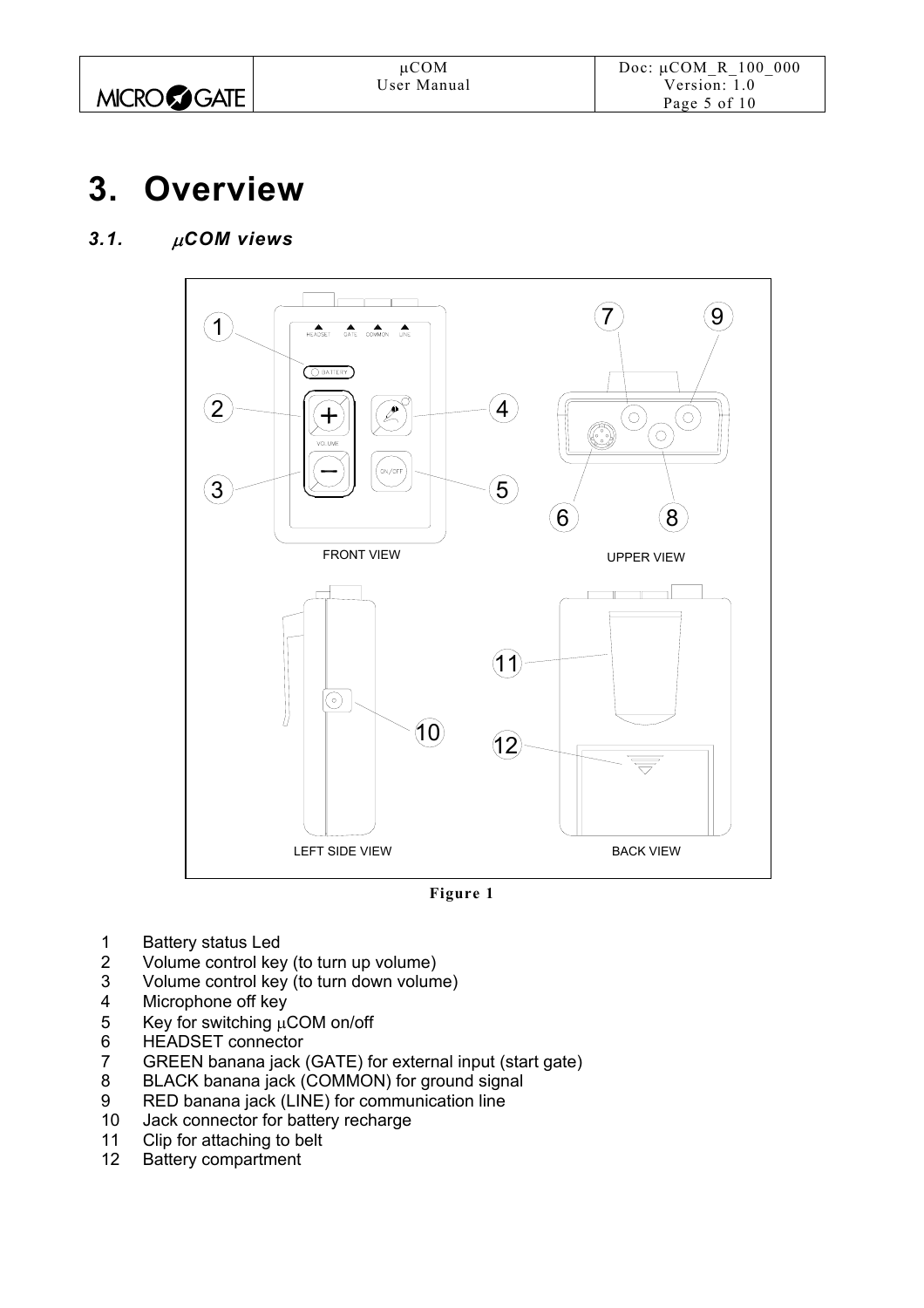<span id="page-5-0"></span>

|                      | $\mu$ COM   | Doc: $\mu$ COM R 100 000 |
|----------------------|-------------|--------------------------|
|                      | User Manual | Version: 1.0             |
| MICRO <b>CO</b> GATE |             | Page 6 of 10             |

#### *3.2. HEADSET connector*

4 pole female panel connector (HIROSE SR30-10R-4S)



Figure 2

- 1. Microphone
- 2. Microphone GND
- 3. Headset
- 4. Headset GND

### **4. Switching on/off**

Connect the headset to the Headset socket and press the ON/OFF key to switch the intercom on. When you do this, the battery status Led (blinking) indicates that the intercom is on.

Adjust the volume to the appropriate level with the two control keys  $($  <  $+$  >  $\le$   $\le$   $\ge$ ).

To switch off the system press the ON/OFF key for about 1 second until the battery status Led changes to continuous red. Release the ON/OFF key to switch off the intercom.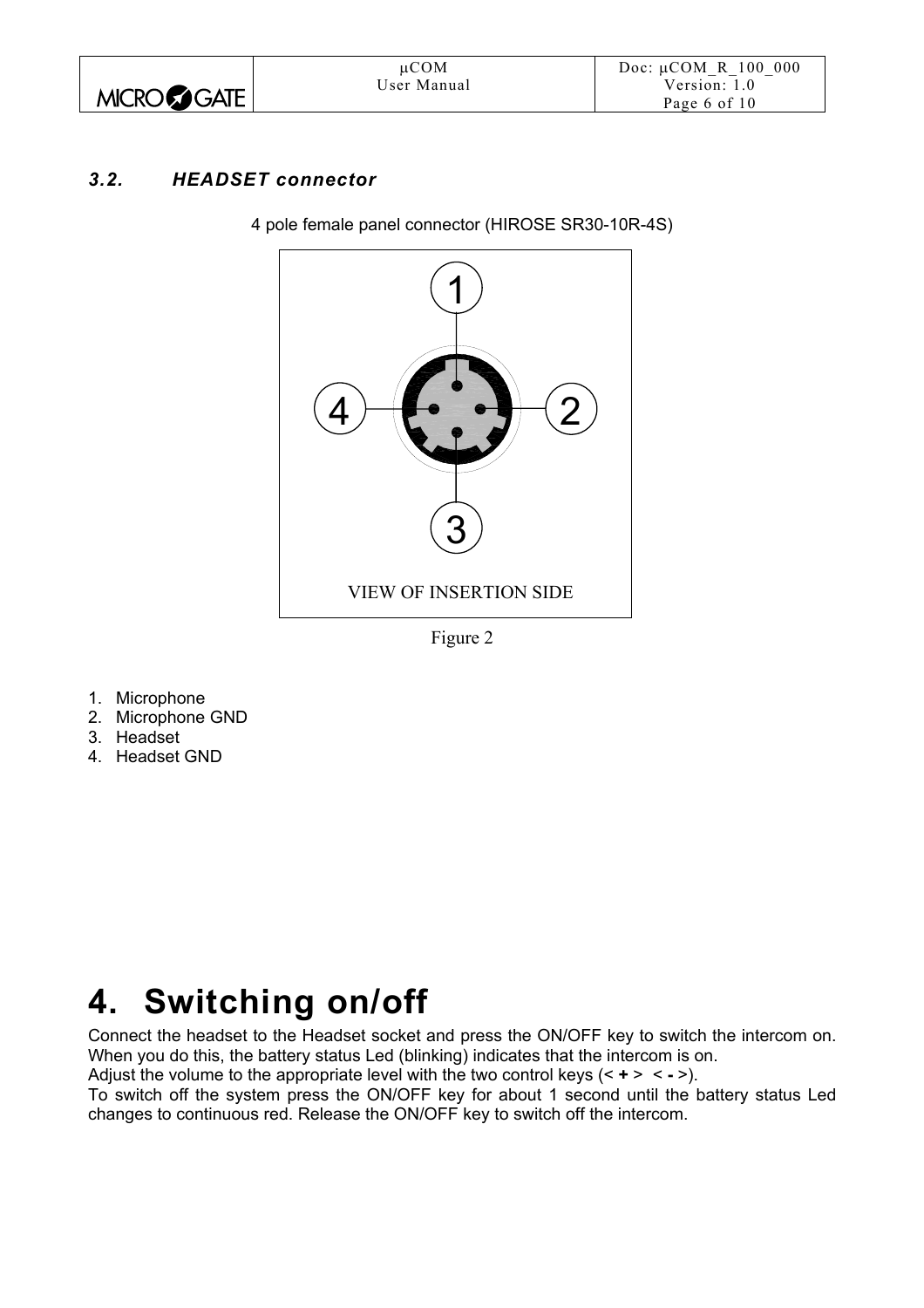<span id="page-6-0"></span>

|                      | $\mu$ COM   | Doc: $\mu$ COM R 100 000     |
|----------------------|-------------|------------------------------|
| MICRO <b>CO</b> GATE | User Manual | Version: 1.0<br>Page 7 of 10 |

### **5. Volume control**

The  $\mu$ COM intercom has two keys for volume control.

Pressing the key  $\leq$  +  $>$  turns up headset volume and pressing  $\leq$  -  $>$  turns it down. Each time the  $\leq$ **+** > and < **-** > keys are pressed, the user wil hear a beep indicating the change in volume until the maximum or minimum level is reached.

When  $\mu$ COM is switched on, it is set to a default average value.

### **6. Microphone off**

Enable this function by pressing the microphone off key. The blinking red Led indicates that the microphone is off. Doing this disconnects the microphone and makes it possible to just to listen without disturbing communication. This function is very useful when operating in noisy areas.

### **7. Battery maintenance and recharge**

#### *7.1. Battery maintenance*

The system is designed to eliminate the need for any kind of ordinary maintenance and in conditions of normal use the rechargeable batteries allow 24 hours of autonomous operation.

#### *7.2. LOW BATTERY warning*

When the time of  $\mu$ COM's remaining autonomy is limited, it warns the user with a visual signal (the battery status Led changes to blinking red).

When this happens the batteries should be recharged.

#### *7.3. Battery recharge*

The uCOM intercom is supplied with rechargeable batteries. To recharge just connect the device to the battery recharger by inserting the plug in the Jack socket on the left side of the intercom. During recharging the green battery staus Led blinks rapidly.

It takes 7 hours to fully recharge.

When recharging is over, the battery status Led stays on and is continuous green. Instead of the rechargeable batteries, 2 alcaline AA batteries can be used.



)! Check the correct polarity of the rechargeable or alcaline batteries before insertion. Incorrect insertion could damage the device.

Do not recharge the device if alcaline batteries have been inserted in the battery compartment.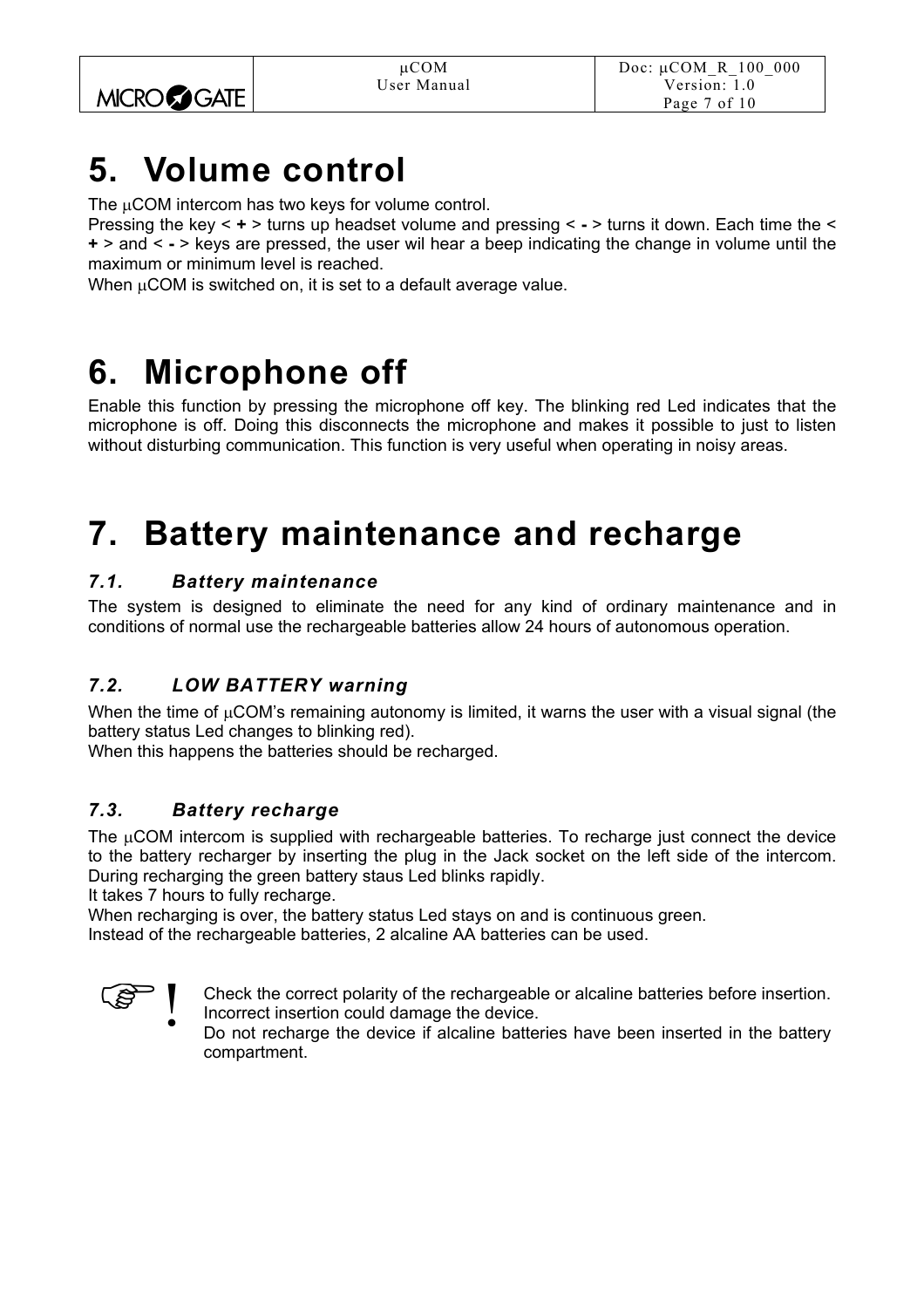### <span id="page-7-0"></span>**8. System connections**

If the start-finish line offers free connection to the two lines necessary for the start signal (see [Figure 3 –](#page-7-1)  [Dedicated line for communication](#page-7-1) ), it is convenient to use this line for the intercom.

If it doesn't, connect the system as in [Figure 4 – Line shared with the START signal](#page-7-2) 

It is also possible to connect the red and black plugs directly in parallel to the start line; however in this case communication will be interrupted while the start gate is open.



<span id="page-7-1"></span>**Figure 3 – Dedicated line for communication** 



<span id="page-7-2"></span>**Figure 4 – Line shared with the START signal line**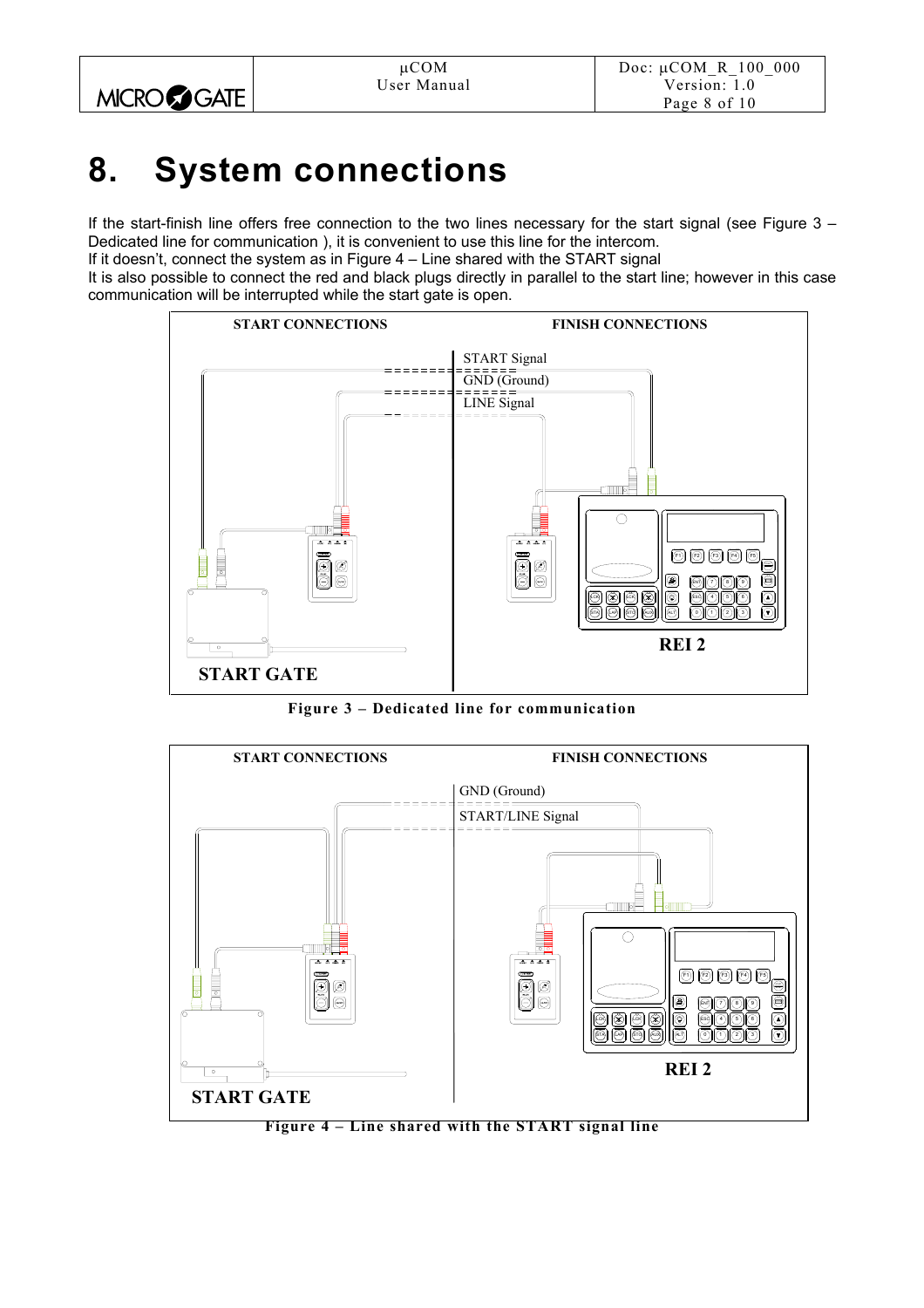<span id="page-8-0"></span>

# **9.** µ**COM Technical data**

| Weight                | 170g                                                       |
|-----------------------|------------------------------------------------------------|
| <b>Size</b>           | $92 \times 68 \times 28$ mm ( $1 \times h \times p$ )      |
| Operating temperature | $-25^{\circ}$ /+70°C                                       |
| Alimentazione:        |                                                            |
| <b>Batteries</b>      | 2 AA batteries:                                            |
|                       | Rechargeable: NiMH 1.2V (1450mAh)                          |
|                       | Non-rechargeable: Alcaline 1.5V                            |
| Recharge              | 8V÷20VDC 300mA                                             |
| Battery recharge      | Built-in "smart" recharger                                 |
| Autonomy              | 24 hours                                                   |
| Microprocessor        | C-MOS 8 bit processor                                      |
| Keyboard and controls | 2 volume control keys<br>$\bullet$                         |
|                       | Key for microphone off<br>$\bullet$                        |
|                       | ON/OFF key<br>$\bullet$                                    |
|                       | Visual "Low Battery" indicator                             |
| Connections           | Connector for headset connection<br>$\bullet$              |
|                       | $\varnothing$ 4mm socket for communication line connection |
|                       | External input on $Ø$ 4mm socket for start gate            |